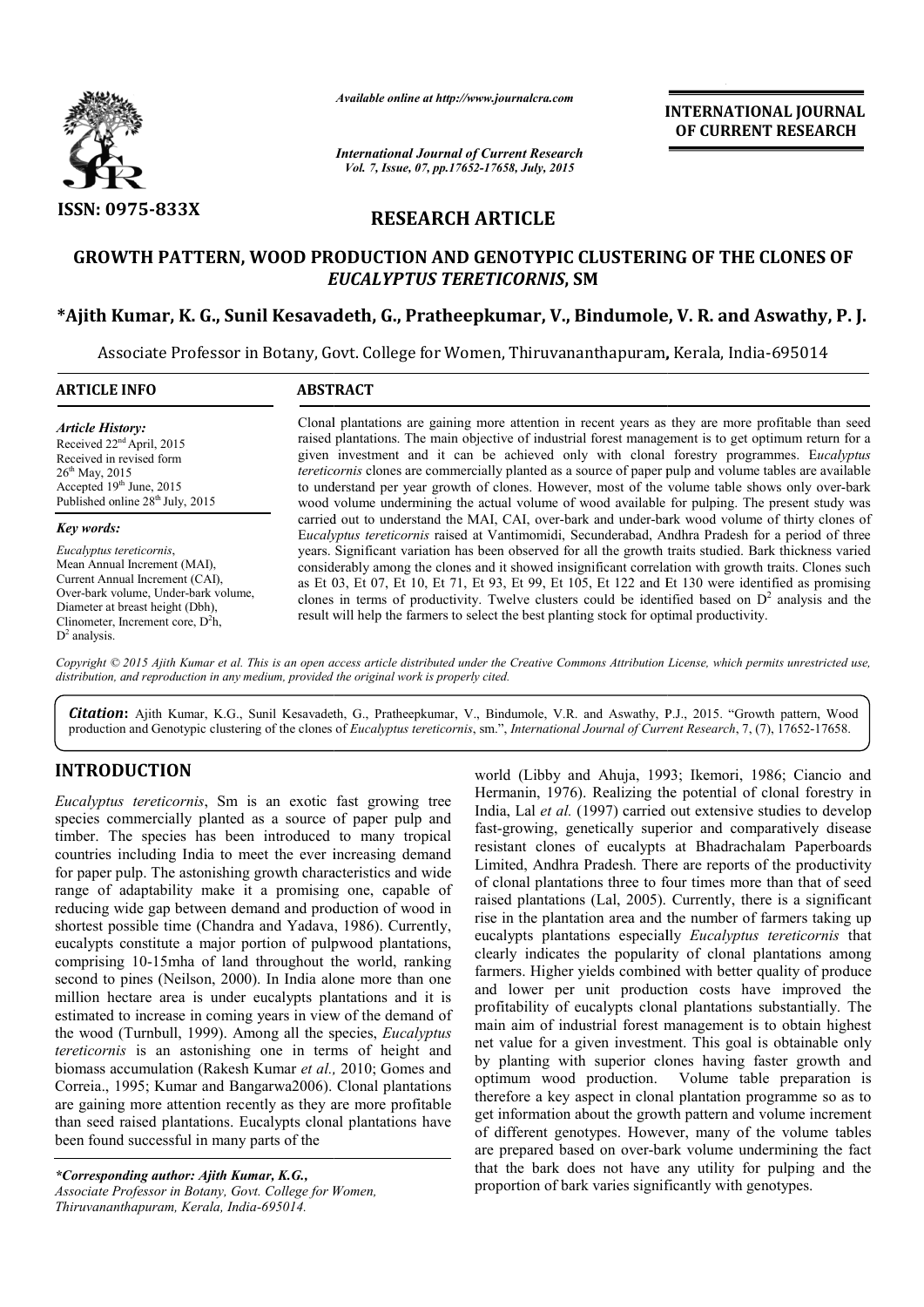The study was mainly intended to understand the growth pattern and annual volume increment of the clones of *Eucalyptus tereticornis* and to make a comparison between over-bark wood volume and under-bark wood volume.

### **MATERIALS AND METHODS**

The *Eucalyptus tereticornis* clonesraised by ITC, Bhadrachalamviz, Et 01, Et 03, Et 04, Et 06, Et 07, Et 10, Et 27, Et 32, Et 71, Et 74, Et 82, Et 84, Et 86, Et 93, Et 99, Et 100, Et 105, Et 111, Et 114, Et 122, Et 128, Et 130, Et 132, Et 135, Et 137, Et 138, Et 142, Et 147 and Et 148, planted at Vantimimidi, near Secunderabad, Andhra Pradesh were screened for the growth characteristics. The clones were raised in block design with a spacing of 3mx3m. The soil was red sandy loam with a pH of 5.71. The maximum temperature during summer, ranged from  $28^{\circ}$ C to  $37^{\circ}$ C and the minimum ranged from  $16^{\circ}$ C to  $26^{\circ}$ C. The maximum winter temperature ranged from  $28^{\circ}$ C to  $30^{\circ}$ C and the minimum temperature ranged from  $16^0C$  to  $20^0C$ . The summer rainfall was between 79 to 130mm, the monsoon rainfall between 500 to 700mm and the winter rainfall between 90 to 120mm. The relative humidity was 50% to 60% in summer and 70% to 80% in winter during the study period.

As it was clonal plantation, twenty percent of population from each clone was sampled for studying the growth characteristics. Height was measured using a clinometer, diameter was taken at breast height level (Dbh) using vernier calipers as per standard procedures (IUFRO, 1965). The clones were assessed for a period of three years right from fourth year of their establishment. The volume growth (v) was calculated from the formula  $D<sup>2</sup>$ h and the volume on hector basis (V) was estimated by multiplying average volume (v) of each clone and total number of trees per hector (1111, on the assumption of full stocking without thinning. Mean Annual Increment (MAI) was estimated by dividing total over-bark stem volume from ground to tip to the age and Current Annual Increment (CAI) was estimated by subtracting each year's volume to the previous year's (IUFRO, 1965). The bark was taken using an increment core and the thickness was measured using a screw gauge. The value for double bark thickness was subtracted from the Dbh for estimating under-bark wood volume.

#### **Statistical Analysis**

The growth traits of the clones of *Eucalyptus tereticornis* were subjected to one-way variance analysis and correlation studies using SPSS 16.0 (SPSS Inc., Chicago, IL, USA). The analysis of genetic divergence was done using Mahalanobis (1936)  $D^2$ statistics and the genotype clustering was carried out based on the  $D^2$  values.

# **RESULTS AND DISCUSSION**

Analysis of variance showed significant differences among the clones of *Eucalyptus tereticornis* in the morphological traits such as height, diameter, bark thickness and volume. The coefficient of variation was higher for height (16.33) followed by bark (13.40), diameter (11.76) and volume (11.04). The estimated volume, MAI and CAI are presented in the Table (1).

At the age of four, the MAI ranged from  $13.93 \text{m}^3 \text{ha}^{-1} \text{yr}^{-1}$  in Et 135 to 35.31m<sup>3</sup>ha<sup>-1</sup>yr<sup>-1</sup>in Et03 with excellent volume growth in clones such as Et 05 (33.96m<sup>3</sup>ha<sup>-1</sup>yr<sup>-1</sup>), Et 10 (32.50m<sup>3</sup>ha<sup>-1</sup>yr<sup>-1</sup>), Et 128 (30.85m<sup>3</sup>ha<sup>-1</sup>yr<sup>-1</sup>), Et93 (30.31m<sup>3</sup>ha<sup>-1</sup>yr<sup>-1</sup>) whereas the clones Et82 (14.88m<sup>3</sup>ha<sup>-1</sup>yr<sup>-1</sup>), Et 111 (14.89m<sup>3</sup>ha<sup>-1</sup>yr<sup>-1</sup>), Et123 (17.64m<sup>3</sup>ha<sup>-1</sup>yr<sup>-1</sup>), Et138 (15.58m<sup>3</sup>ha<sup>-1</sup>yr<sup>-1</sup>), Et137 (14.60m<sup>3</sup>ha<sup>-1</sup>) <sup>1</sup>yr<sup>-1</sup>), Et84 (17.67m<sup>3</sup>ha<sup>-1</sup>yr<sup>-1</sup>), Et04 (17.77m<sup>3</sup>ha<sup>-1</sup>yr<sup>-1</sup>)showed poor volume growth. At the age of five, the MAI varied from a  $minimum$  of  $17.43m<sup>3</sup>ha<sup>-1</sup>yr<sup>-1</sup>in$  Et  $111$  to a maximum of  $42.73 \text{m}^3 \text{ha}^{-1} \text{yr}^{-1}$  in Et 105. The clones Et 03 (40.82 $\text{m}^3 \text{ha}^{-1} \text{yr}^{-1}$ ), Et 93  $(35.63 \text{m}^3 \text{ha}^{-1} \text{yr}^{-1})$ , Et 10  $(32.88 \text{m}^3 \text{ha}^{-1} \text{yr}^{-1})$ , Et 99  $(32.11 \text{m}^3 \text{ha}^{-1} \text{yr}^{-1})$ , Et 71  $(31.06 \text{m}^3 \text{ha}^{-1} \text{yr}^{-1})$ , Et 07  $(32.49 \text{ m}^3 \text{ha}^{-1} \text{yr}^{-1})$ <sup>1</sup>yr<sup>-1</sup>), Et 06 (30.26m<sup>3</sup>ha<sup>-1</sup>yr<sup>-1</sup>), Et 122 (32.21m<sup>3</sup>ha<sup>-1</sup>yr<sup>-1</sup>), Et 128  $(32.73 \text{m}^3 \text{ha}^{-1} \text{yr}^{-1})$ , Et 130  $(33.22 \text{m}^3 \text{ha}^{-1} \text{yr}^{-1})$ , Et 132  $(30.55 \text{m}^3 \text{ha}^{-1})$ <sup>1</sup>yr<sup>-1</sup>) exhibited better volume growth while Et 82 (18.94m<sup>3</sup>ha<sup>-1</sup>) <sup>1</sup>yr<sup>-1</sup>), Et 138 (22.92m<sup>3</sup>ha<sup>-1</sup>yr<sup>-1</sup>), Et 137 (19.30 m<sup>3</sup>ha<sup>-1</sup>yr<sup>-1</sup>), Et 135 (18.52m<sup>3</sup>ha<sup>-1</sup>yr<sup>-1</sup>) showed poor volume growth. MAI varied from 21.77m<sup>3</sup>ha<sup>-1</sup>yr<sup>-1</sup>in Et 111 to 48.17m<sup>3</sup>ha<sup>-1</sup>yr<sup>-1</sup>in Et 105 at six years of age. Clones such as Et 03  $(42.31 \text{m}^3 \text{ha}^{-1} \text{yr}^{-1})$ , Et 71  $(40.34m<sup>3</sup>ha<sup>-1</sup>yr<sup>-1</sup>)$ , Et 93  $(40.32m<sup>3</sup>ha<sup>-1</sup>yr<sup>-1</sup>)$ , Et 105 $(48.18m<sup>3</sup>ha<sup>-1</sup>)$ <sup>1</sup>yr<sup>-1</sup>), Et 122(38.57m<sup>3</sup>ha<sup>-1</sup>yr<sup>-1</sup>) showed excellent growth whereas poor growth was recorded in Et 135  $(24.23 \text{m}^3 \text{ha}^{-1} \text{yr}^{-1})$ , Et 138  $(24.92m^3/ha/yr^{-1})$ , Et 82  $(23.75m^3ha^{-1}yr^{-1})$ , Et 137  $(26.24m<sup>3</sup>ha<sup>-1</sup>yr<sup>-1</sup>)$  $Et$  04  $\text{ha}^{-1}\text{yr}^{-1}$ ), Et 01  $(26.13m<sup>3</sup>ha<sup>-1</sup>yr<sup>-1</sup>).$ 

Significant variation has been observed in the CAI for all the clones (Table 1/Fig. 2) and three patterns could be identified. Most of the studied clones showed an increasing trend in MAI over the study period. However, a few clones such as Et 03, Et 04, Et 06, Et 105, Et 132, Et 147 and Et 148 showed a decreasing trend in CAI. Clones such as Et 07, Et 114 and Et 123 were found to maintain the CAI over the years. Analysis of variance showed significant differences in bark content among the clones and the estimated percentage of bark in six year old clones are shown (Table 1/Fig.4). It ranged from a minimum of 10.14% in Et 06 to a maximum of 22.28% in Et 71. This indicates that the amount of actual wood available for pulping varies according to the clones because the bark forms a significant amount in some clones. More bark content was observed in clones such as Et 142 (22.10%), Et 100 (20.79%), Et 137 (20.61%), Et 138 (20.2%), Et 123 (18.09%) and Et 07 (18.07%) whereas Et 32 (11.73%), Et 147 (13.78%), Et 01 (11.83%), Et 03 (11.40%), Et 84 (12.49%), Et 122 (11.03%) and Et 4(13.55%) were found to have thinner bark. Another significant finding was the variation of bark content in some of the faster growing clones. Et 71 was found to be an excellent clone in terms of volume growth but with thicker bark whereas Et 03 was another superior clone but with thinner bark. Correlation studies have been carried out to understand any relation between growth parameters and bark content. It was found that bark did not have any significant correlation either with height ( $r=0.31$ ), diameter ( $r=0.08$ ) or volume (0.04). As this character is highly heritable (Pederick *et al.,* 1970) and independent in its inheritance with other morphological traits, it should be given more importance during the selection plus trees in tree improvement programmes. In order to understand the actual wood available for pulping, a comparison has been made between volume of wood over-bark and volume of under-bark for each clone at the age of six and the result has been shown (Table 3/Fig 3).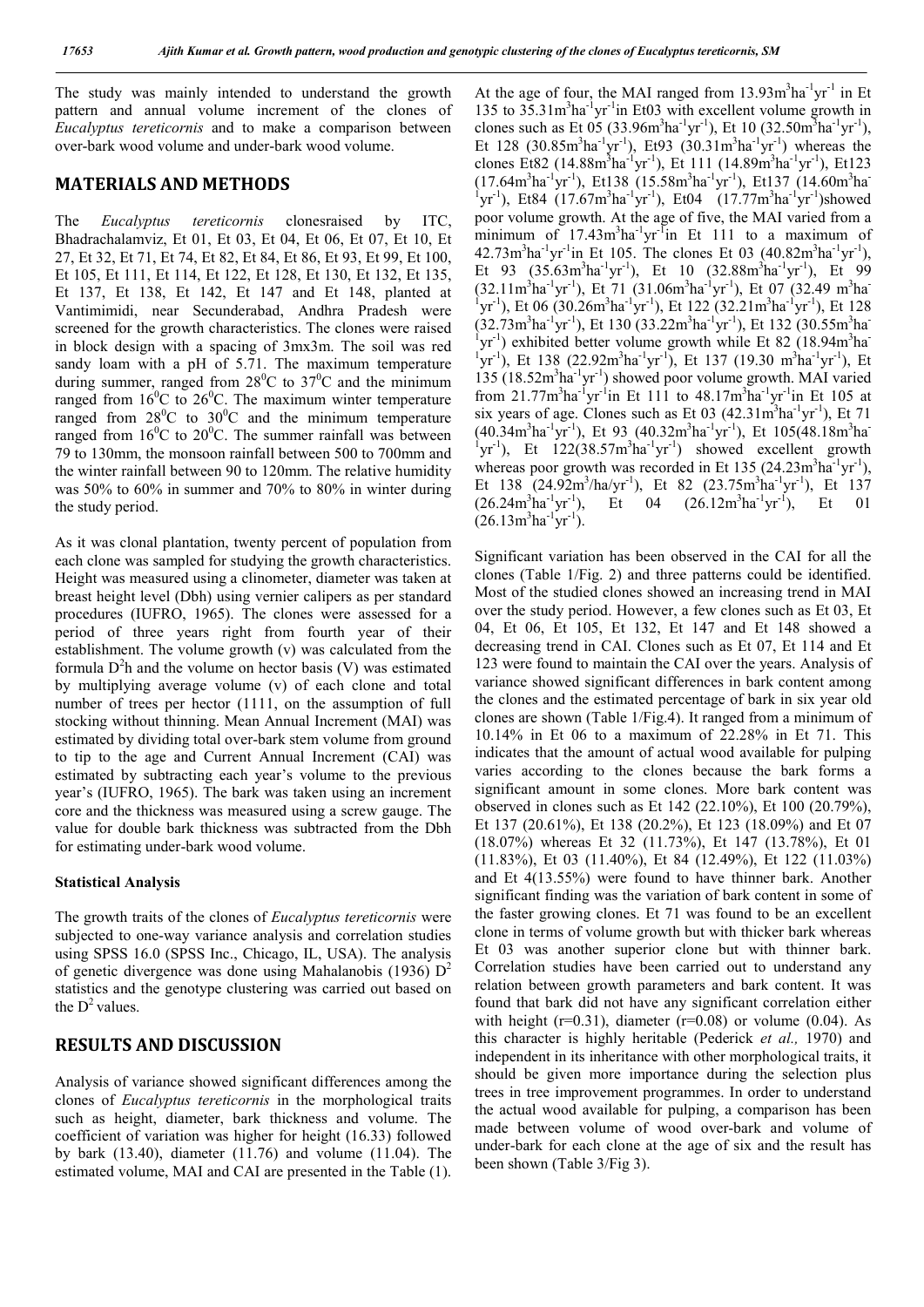| Table 1. Volume, MAI and CAI of the clones of <i>E.tereticornis</i> for a period of 3 years (4 <sup>th</sup> year to 6 <sup>th</sup> year) |                |                          |                                      |                                          |                          |                         |                |                |
|--------------------------------------------------------------------------------------------------------------------------------------------|----------------|--------------------------|--------------------------------------|------------------------------------------|--------------------------|-------------------------|----------------|----------------|
| Sl.No                                                                                                                                      | Clone No.      | Age (Yrs.)               | Height $(m)^*$                       | $DBH(m)*$                                | Volume (v) $(m^3$ /tree) | Volume $(V)$ $(m^3/ha)$ | $MAI(m^3/ha)$  | $CAI(m^3/ha)$  |
|                                                                                                                                            |                | $\overline{4}$           | $10.54 \pm 1.37$                     | $0.0775 \pm 0.003$                       | 0.0633                   | 70.33                   | 17.58          |                |
| $\mathbf{1}$                                                                                                                               | $\mathbf{1}$   | 5                        | $12.22 \pm 1.78$                     | $0.0861 \pm 0.004$                       | 0.0906                   | 100.66                  | 20.13          | 30.33          |
|                                                                                                                                            |                | 6                        | $14.31 \pm 2.02$                     | $0.0993 \pm 0.005$                       | 0.1411                   | 156.76                  | 26.13          | 56.11          |
|                                                                                                                                            |                | $\overline{4}$           | $13.94 \pm 1.52$                     | $0.0955 \pm 0.004$                       | 0.1271                   | 141.21                  | 35.30          |                |
| $\sqrt{2}$                                                                                                                                 | 3              | 5                        | $15.78 \pm 1.98$                     | $0.1079 \pm 0.004$                       | 0.1837                   | 204.09                  | 40.82          | 62.88          |
|                                                                                                                                            |                | 6<br>$\overline{4}$      | $18.15 \pm 2.68$                     | $0.1122 \pm 0.006$                       | 0.2285                   | 253.86                  | 42.31          | 49.77          |
| $\mathbf{3}$                                                                                                                               | $\overline{4}$ | 5                        | $10.02 \pm 1.17$<br>$11.66 \pm 1.39$ | $0.0799 \pm 0.003$                       | 0.0640<br>0.1039         | 71.10<br>115.43         | 17.78<br>23.09 | 44.33          |
|                                                                                                                                            |                | 6                        | $13.91 \pm 1.89$                     | $0.0944 \pm 0.005$<br>$0.1007 \pm 0.006$ | 0.1411                   | 156.76                  | 26.13          | 41.33          |
|                                                                                                                                            |                | $\overline{\mathbf{4}}$  | $11.05 \pm 1.55$                     | $0.0883 \pm 0.003$                       | 0.0862                   | 95.77                   | 23.94          |                |
| $\overline{4}$                                                                                                                             | 6              | 5                        | $12.91 \pm 2.00$                     | $0.1027 \pm 0.004$                       | 0.1362                   | 151.32                  | 30.26          | 55.55          |
|                                                                                                                                            |                | 6                        | $14.34 \pm 2.42$                     | $0.1127 \pm 0.006$                       | 0.1821                   | 202.31                  | 33.72          | 50.99          |
|                                                                                                                                            |                | $\overline{\mathbf{4}}$  | $12.42 \pm 1.63$                     | $0.0902 \pm 0.004$                       | 0.1010                   | 112.21                  | 28.05          |                |
| $\sqrt{5}$                                                                                                                                 | $\tau$         | 5                        | $14.08 \pm 2.11$                     | $0.1019 \pm 0.005$                       | 0.1462                   | 162.43                  | 32.49          | 50.22          |
|                                                                                                                                            |                | 6                        | $16.21 \pm 2.85$                     | $0.1089 \pm 0.005$                       | 0.1922                   | 213.53                  | 35.59          | 51.11          |
|                                                                                                                                            |                | $\overline{\mathbf{4}}$  | $11.63 \pm 1.77$                     | $0.1003 \pm 0.004$                       | 0.1170                   | 129.99                  | 32.50          |                |
| 6                                                                                                                                          | $10\,$         | 5                        | $12.9 \pm 2.05$                      | $0.1071 \pm 0.005$                       | 0.1480                   | 164.43                  | 32.89          | 34.44          |
|                                                                                                                                            |                | 6                        | $14.43 \pm 2.11$                     | $0.1161 \pm 0.006$                       | 0.1945                   | 216.09                  | 36.01          | 51.66          |
|                                                                                                                                            |                | $\overline{\mathbf{4}}$  | $10.69 \pm 1.12$                     | $0.0849 \pm 0.003$                       | 0.0771                   | 85.66                   | 21.41          |                |
| $\boldsymbol{7}$                                                                                                                           | 27             | 5                        | $12.11 \pm 1.62$                     | $0.0987 \pm 0.005$                       | 0.1180                   | 131.10                  | 26.22          | 45.44          |
|                                                                                                                                            |                | 6                        | $13.88 \pm 1.95$                     | $0.1122 \pm 0.006$                       | 0.1747                   | 194.09                  | 32.35          | 62.99          |
|                                                                                                                                            |                | $\overline{\mathbf{4}}$  | $9.61 \pm 1.02$                      | $0.0942 \pm 0.004$                       | 0.0853                   | 94.77                   | 23.69          |                |
| $\,$ 8 $\,$                                                                                                                                | 32             | 5<br>6                   | $11.11 \pm 1.43$<br>$12.8 \pm 1.76$  | $0.1041 \pm 0.004$<br>$0.1212 \pm 0.006$ | 0.1204<br>0.1880         | 133.76<br>208.87        | 26.75          | 39.00<br>75.10 |
|                                                                                                                                            |                | $\overline{4}$           | $10.48 \pm 1.21$                     | $0.0955 \pm 0.004$                       | 0.0956                   | 106.21                  | 34.81<br>26.55 |                |
| 9                                                                                                                                          | 71             | 5                        | $12.3 \pm 1.77$                      | $0.1066 \pm 0.004$                       | 0.1398                   | 155.32                  | 31.06          | 49.11          |
|                                                                                                                                            |                | 6                        | $14.1 \pm 2.16$                      | $0.1243 \pm 0.006$                       | 0.2179                   | 242.09                  | 40.35          | 86.77          |
|                                                                                                                                            |                | $\overline{\mathcal{L}}$ | $10.19 \pm 1.33$                     | $0.0888 \pm 0.003$                       | 0.0804                   | 89.32                   | 22.33          |                |
| 10                                                                                                                                         | 74             | 5                        | $11.85 \pm 1.79$                     | $0.0988 \pm 0.004$                       | 0.1157                   | 128.54                  | 25.71          | 39.22          |
|                                                                                                                                            |                | 6                        | $13.34 \pm 2.12$                     | $0.108 \pm 0.004$                        | 0.1556                   | 172.87                  | 28.81          | 44.33          |
|                                                                                                                                            |                | $\overline{\mathbf{4}}$  | $11.25 \pm 1.65$                     | $0.0752 \pm 0.003$                       | 0.0636                   | 70.66                   | 17.66          |                |
| 11                                                                                                                                         | 84             | 5                        | $12.89 \pm 2.17$                     | $0.0905 \pm 0.005$                       | 0.1056                   | 117.32                  | 23.46          | 46.66          |
|                                                                                                                                            |                | 6                        | $14.56 \pm 2.53$                     | $0.1037 \pm 0.005$                       | 0.1566                   | 173.98                  | 29.00          | 56.66          |
|                                                                                                                                            |                | $\overline{\mathbf{4}}$  | $10.19 \pm 1.31$                     | $0.0858 \pm 0.003$                       | 0.0750                   | 83.33                   | 20.83          |                |
| 12                                                                                                                                         | 86             | 5                        | $11.65 \pm 1.77$                     | $0.0981 \pm 0.004$                       | 0.1121                   | 124.54                  | 24.91          | 41.22          |
|                                                                                                                                            |                | 6                        | $13.1 \pm 2.01$                      | $0.1086 \pm 0.004$                       | 0.1545                   | 171.65                  | 28.61          | 47.11          |
|                                                                                                                                            |                | $\overline{\mathbf{4}}$  | $12.22 \pm 1.87$                     | $0.0945 \pm 0.004$                       | 0.1091                   | 121.21                  | 30.30          |                |
| 13                                                                                                                                         | 93             | 5                        | $14.3 \pm 2.32$                      | $0.1059 \pm 0.004$                       | 0.0160                   | 17.82                   | 3.56           | $-103.39$      |
|                                                                                                                                            |                | 6                        | $16.21 \pm 3.01$                     | $0.1159 \pm 0.005$                       | 0.2177                   | 241.86                  | 40.31          | 224.04         |
|                                                                                                                                            |                | $\overline{\mathbf{4}}$  | $13.37 \pm 1.86$                     | $0.0879 \pm 0.003$                       | 0.1033                   | 114.77                  | 28.69          |                |
| 14                                                                                                                                         | 99             | 5                        | $15.2 \pm 2.44$                      | $0.0975 \pm 0.004$                       | 0.1445                   | 160.54                  | 32.11          | 45.77          |
|                                                                                                                                            |                | 6                        | $17.54 \pm 3.45$                     | $0.1051 \pm 0.005$                       | 0.1937                   | 215.20                  | 35.87          | 54.66          |
| 15                                                                                                                                         | 100            | 4<br>5                   | $12.2 \pm 1.66$<br>$14.12 \pm 1.98$  | $0.0853 \pm 0.003$<br>$0.0949 \pm 0.003$ | 0.0888<br>0.1272         | 98.66<br>141.32         | 24.66<br>28.26 | 42.66          |
|                                                                                                                                            |                | 6                        | $16.31 \pm 2.68$                     | $0.105 \pm 0.005$                        | 0.1798                   | 199.76                  | 33.29          | 58.44          |
|                                                                                                                                            |                | 4                        | $13.05 \pm 1.88$                     | $0.0968 \pm 0.004$                       | 0.1223                   | 135.88                  | 33.97          |                |
| 16                                                                                                                                         | 105            | 5                        | $15.14 \pm 2.53$                     | $0.1127 \pm 0.005$                       | 0.1923                   | 213.65                  | 42.73          | 77.77          |
|                                                                                                                                            |                | 6                        | $17.74 \pm 3.55$                     | $0.1211 \pm 0.005$                       | 0.2602                   | 289.08                  | 48.18          | 75.44          |
|                                                                                                                                            |                | 4                        | $10.3 \pm 1.27$                      | $0.0893 \pm 0.003$                       | 0.0821                   | 91.21                   | 22.80          |                |
| 17                                                                                                                                         | 114            | 5                        | $11.98 \pm 1.88$                     | $0.1037 \pm 0.005$                       | 0.1288                   | 143.10                  | 28.62          | 51.88          |
|                                                                                                                                            |                | 6                        | $13.5 \pm 2.14$                      | $0.1146 \pm 0.006$                       | 0.0177                   | 197.05                  | 32.84          | 53.95          |
|                                                                                                                                            |                | 4                        | $10.95 \pm 1.36$                     | $0.0938 \pm 0.004$                       | 0.0963                   | 106.99                  | 26.75          |                |
| 18                                                                                                                                         | 122            | 5                        | $12.45 \pm 1.77$                     | $0.1079 \pm 0.004$                       | 0.1449                   | 160.98                  | 32.20          | 53.99          |
|                                                                                                                                            |                | 6                        | $14.11 \pm 2.12$                     | $0.1215 \pm 0.006$                       | 0.2083                   | 231.42                  | 38.57          | 70.44          |
|                                                                                                                                            |                | $\overline{\mathbf{4}}$  | $11.38 \pm 1.49$                     | $0.0988 \pm 0.004$                       | 0.1111                   | 123.43                  | 30.86          |                |
| 19                                                                                                                                         | 128            | 5                        | $13.01 \pm 1.99$                     | $0.1064 \pm 0.004$                       | 0.1473                   | 163.65                  | 32.73          | 40.22          |
|                                                                                                                                            |                | 6                        | $14.44 \pm 2.53$                     | $0.1141 \pm 0.006$                       | 0.1880                   | 208.87                  | 34.81          | 45.22          |
|                                                                                                                                            |                | 4                        | $12.67 \pm 1.73$                     | $0.0916 \pm 0.005$                       | 0.1063                   | 118.10                  | 29.52          | 48.00          |
| $20\,$                                                                                                                                     | 130            | 5<br>6                   | $14.01 \pm 2.45$<br>$16.21 \pm 3.32$ | $0.1033 \pm 0.005$<br>$0.1113 \pm 0.006$ | 0.1495<br>0.2008         | 166.09<br>223.09        | 33.22<br>37.18 | 56.99          |
|                                                                                                                                            |                | 4                        | $9.92 \pm 1.12$                      | $0.0935 \pm 0.004$                       | 0.0867                   | 96.32                   | 24.08          |                |
| 21                                                                                                                                         | 132            | 5                        | $11.2 \pm 1.37$                      | $0.1108 \pm 0.005$                       | 0.1375                   | 152.76                  | 30.55          | 56.44          |
|                                                                                                                                            |                | 6                        | $13.31 \pm 1.98$                     | $0.1152 \pm 0.005$                       | 0.1766                   | 196.20                  | 32.70          | 43.44          |
|                                                                                                                                            |                | 4                        | $9.36 \pm 1.23$                      | $0.0732 \pm 0.003$                       | 0.0502                   | 55.77                   | 13.94          |                |
| 22                                                                                                                                         | 135            | 5                        | $11.01 \pm 1.67$                     | $0.087 \pm 0.003$                        | 0.0833                   | 92.55                   | 18.51          | 36.77          |
|                                                                                                                                            |                | 6                        | $12.8 \pm 1.89$                      | $0.1011 \pm 0.005$                       | 0.1308                   | 145.32                  | 24.22          | 52.77          |
|                                                                                                                                            |                | $\overline{4}$           | $10.46 \pm 1.39$                     | $0.0709 \pm 0.003$                       | 0.0526                   | 58.44                   | 14.61          |                |
| 23                                                                                                                                         | 137            | 5                        | $12.22 \pm 1.94$                     | $0.0843 \pm 0.003$                       | 0.0868                   | 96.43                   | 19.29          | 38.00          |
|                                                                                                                                            |                | 6                        | $13.89 \pm 2.15$                     | $0.101 \pm 0.005$                        | 0.1417                   | 157.43                  | 26.24          | 60.99          |
|                                                                                                                                            |                | $\overline{4}$           | $10.27 \pm 1.30$                     | $0.0739 \pm 0.003$                       | 0.0561                   | 62.33                   | 15.58          |                |
| 24                                                                                                                                         | 138            | 5                        | $12.32 \pm 1.88$                     | $0.0915 \pm 0.004$                       | 0.1031                   | 114.54                  | 22.91          | 52.22          |
|                                                                                                                                            |                | 6                        | $14.1 \pm 2.33$                      | $0.0977 \pm 0.005$                       | 0.1346                   | 149.54                  | 24.92          | 35.00          |
|                                                                                                                                            |                | 4                        | $10.53 \pm 1.31$                     | $0.0855 \pm 0.004$                       | 0.0770                   | 85.55                   | 21.39          |                |
| 25                                                                                                                                         | 142            | 5<br>6                   | $12.14 \pm 2.10$<br>$14.35 \pm 2.88$ | $0.0968 \pm 0.005$                       | 0.1138                   | 126.43<br>172.76        | 25.29<br>28.79 | 40.88          |
|                                                                                                                                            |                | 4                        | $9.61 \pm 1.02$                      | $0.1041 \pm 0.006$<br>$0.0884 \pm 0.003$ | 0.1555<br>0.0751         | 83.44                   | 20.86          | 46.33          |
| 26                                                                                                                                         | 147            | 5                        | $11.15 \pm 1.33$                     | $0.1054 \pm 0.005$                       | 0.1239                   | 137.65                  | 27.53          | 54.22          |
|                                                                                                                                            |                | 6                        | $12.75 \pm 1.91$                     | $0.1151 \pm 0.006$                       | 0.1689                   | 187.65                  | 31.27          | 50.00          |
|                                                                                                                                            |                | 4                        | $10.12 \pm 1.21$                     | $0.0898 \pm 0.003$                       | 0.0816                   | 90.66                   | 22.66          |                |
| 27                                                                                                                                         | 148            | 5                        | $11.93 \pm 1.88$                     | $0.1063 \pm 0.005$                       | 0.1348                   | 149.76                  | 29.95          | 59.11          |
|                                                                                                                                            |                | 6                        | $13.13 \pm 2.15$                     | $0.1163 \pm 0.006$                       | 0.1776                   | 197.31                  | 32.89          | 47.55          |
|                                                                                                                                            |                | 4                        | $9.33 \pm 1.00$                      | $0.0825 \pm 0.003$                       | 0.0635                   | 70.55                   | 17.64          |                |
| 28                                                                                                                                         | 123            | 5                        | $10.85 \pm 1.48$                     | $0.0987 \pm 0.005$                       | 0.1057                   | 117.43                  | 23.49          | 46.88          |
|                                                                                                                                            |                | 6                        | $12.45 \pm 1.86$                     | $0.1088 \pm 0.005$                       | 0.1474                   | 163.76                  | 27.29          | 46.33          |
|                                                                                                                                            |                | 4                        | $9.87 \pm 1.31$                      | $0.0737 \pm 0.003$                       | 0.0536                   | 59.55                   | 14.89          |                |
| 29                                                                                                                                         | 111            | 5                        | $11.36 \pm 1.88$                     | $0.0831 \pm 0.003$                       | 0.0784                   | 87.10                   | 17.42          | 27.55          |
|                                                                                                                                            |                | 6                        | $12.81 \pm 2.23$                     | $0.0958 \pm 0.004$                       | 0.1176                   | 130.65                  | 21.78          | 43.55          |
|                                                                                                                                            |                | $\overline{4}$           | $9.55 \pm 1.01$                      | $0.0749 \pm 0.003$                       | 0.0536                   | 59.55                   | 14.89          |                |

82 5 11.21 ± 1.57 0.0872 ± 0.005 0.0852 94.66 18.93 35.11

6  $12.65 \pm 2.45$   $0.1007 \pm 0.006$   $0.1283$   $142.54$   $23.76$   $47.88$ <br>N = 1111/ha (Assumes full stocking without thinning)<br>Spacing = 3m x 3m<br>Spacing = 3m x 3m \* Standard deviation is shown N = 1111/ha (Assumes full stocking without thinning) Volume = Stem volume over-bark from ground level to tip  $Space = 3m \times 3m$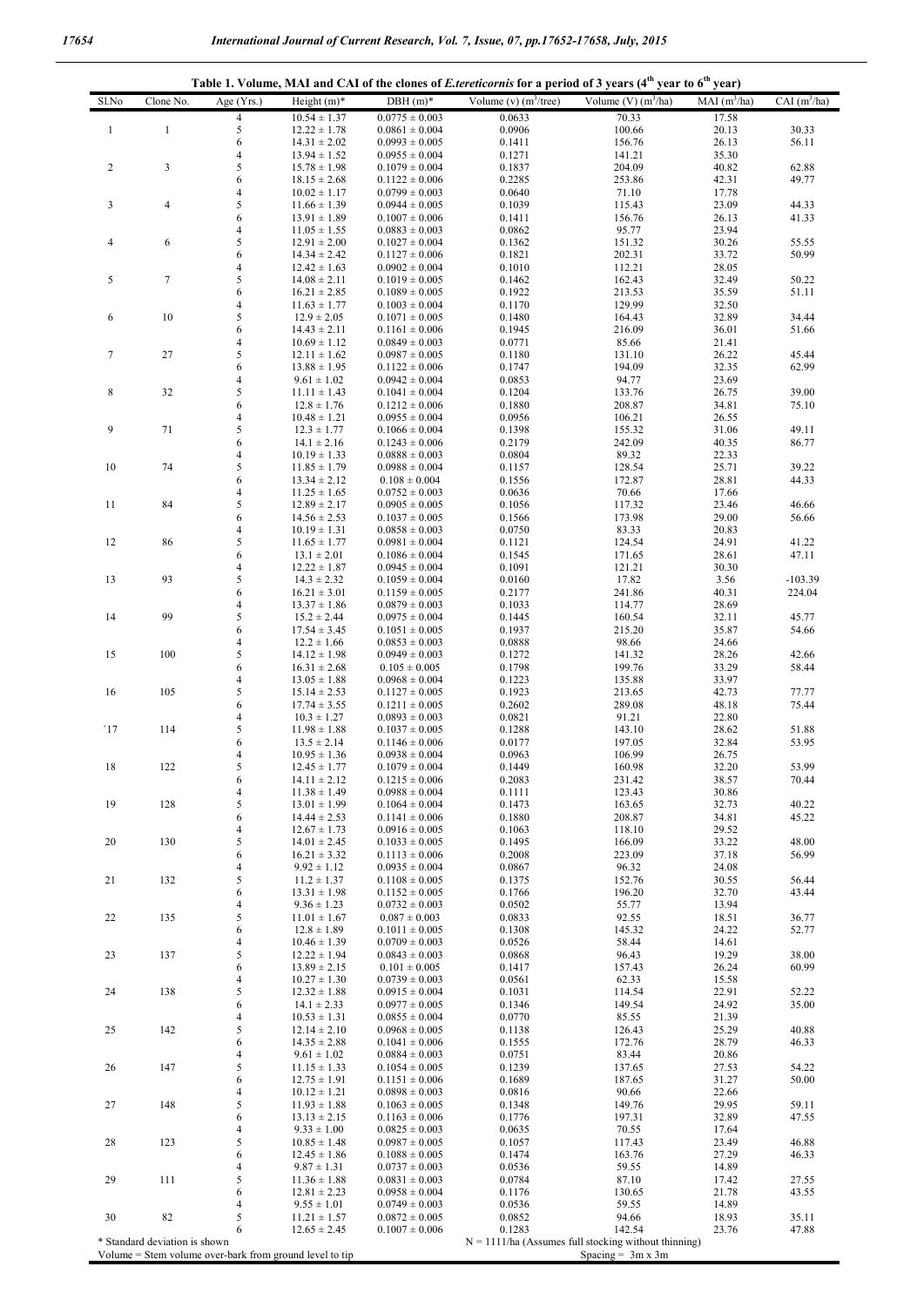



The clone Et 03 was identified as an excellent clone in terms of both over-bark and under-bark wood volume. It was followed by clones such as Et 93, Et 130, Et 122, Et 07, Et 99, Et 105 and Et 10. Et 04, Et 71, Et 82, Et 111, Et 123 and Et 135were found to be highly inferior for pulping due to their lower actual wood.

 $D<sup>2</sup>$  analysis was carried out for genetic clustering of the clones based on morphological traits such as height, diameter, bark content and volume collectively and twelve clusters could be identified (Table 4). Cluster I, the largest group, containing seven clones viz., Et 06, Et 132, Et 74, Et 32, Et 148 and Et 114. This cluster was highly divergent from cluster XI (Et 99 and Et 105) and cluster XII (Et 03) but it was genetically closer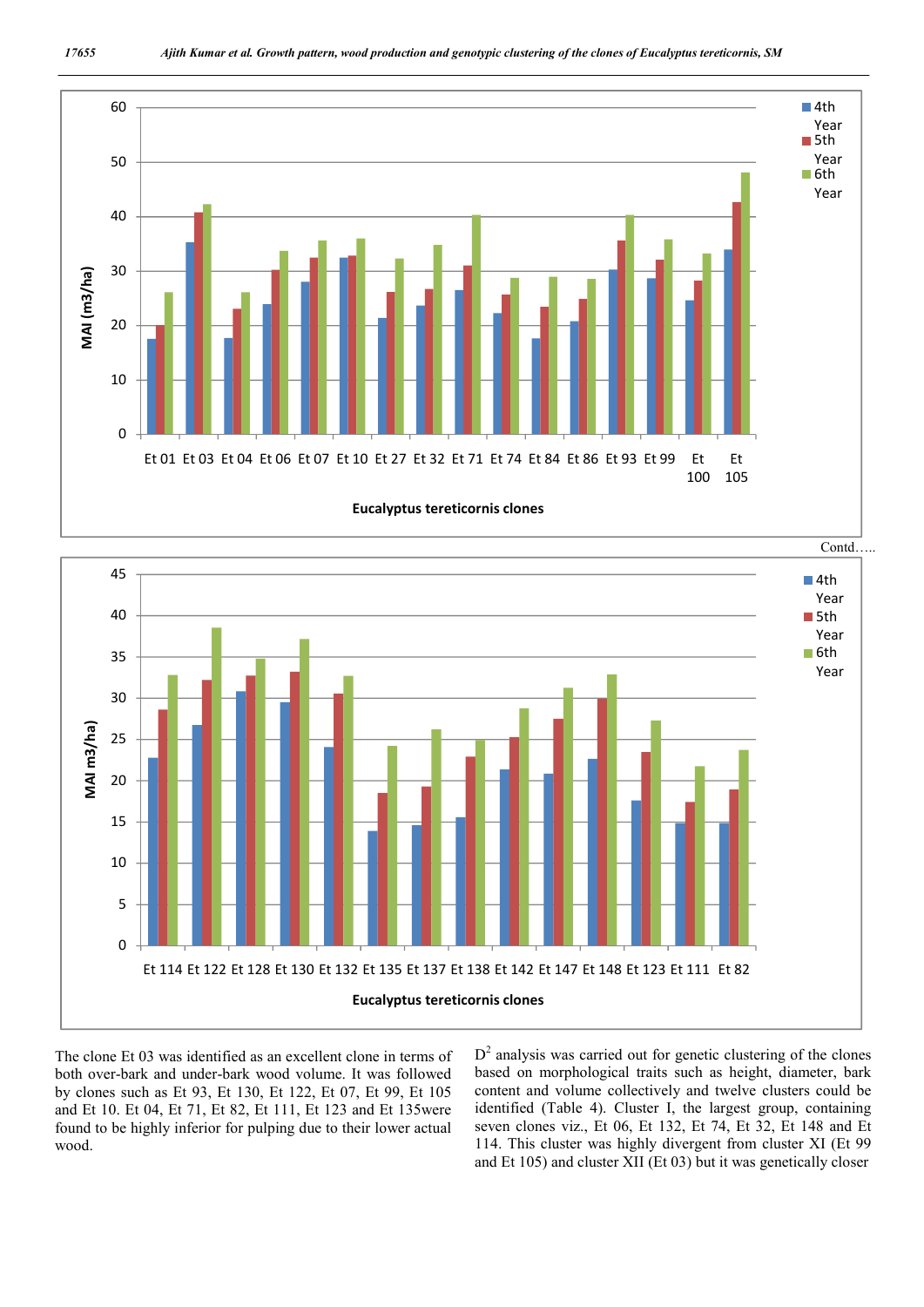

**Fig. 2. CAI** *of Eucalyptus tereticornis* **clones for two consecutive years (5th year to 6th year)**

| Sl.No                   | Clone<br>No.   | Height (m) | DBH(m) | Bark thickness (mm)* | Bark volume $(\% )$           | Over-bark volume<br>$(V)$ (m <sup>3</sup> /ha) | Under-bark<br>volume<br>$(V)$ (m <sup>3</sup> /ha) |
|-------------------------|----------------|------------|--------|----------------------|-------------------------------|------------------------------------------------|----------------------------------------------------|
|                         |                | 10.55      | 0.077  | $4.7 \pm 0.222$      | 11.83                         | 69.49000                                       | 61.27                                              |
| 1<br>$\overline{c}$     | 3              | 13.95      | 0.093  | $5.46 \pm 0.234$     | 11.4                          | 134,05000                                      | 118.77                                             |
| $\overline{\mathbf{3}}$ | $\overline{4}$ | 10.03      | 0.076  | $5.34 \pm 0.299$     | 13.55                         | 64.36000                                       | 55.64                                              |
| 4                       | 6              | 11.05      | 0.085  | $4.42 \pm 0.222$     | 10.14                         | 88.70000                                       | 79.71                                              |
| 5                       | $\overline{7}$ | 12.42      | 0.091  | $8.63 \pm 0.356$     | 18.07                         | 114.27000                                      | 93.62                                              |
| 6                       | 10             | 11.64      | 0.094  | $7.12 \pm 0.318$     | 14.58                         | 114.27000                                      | 97.61                                              |
| $\overline{7}$          | 27             | 10.69      | 0.089  | $6.95 \pm 0.312$     | 15                            | 94.07000                                       | 79.96                                              |
| 8                       | 32             | 9.62       | 0.091  | $5.5 \pm 0.211$      | 11.73                         | 88.51000                                       | 78.13                                              |
| 9                       | 71             | 10.49      | 0.071  | $8.41 \pm 0.385$     | 22.28                         | 58.75000                                       | 45.66                                              |
| 10                      | 74             | 10.19      | 0.087  | $7.5 \pm 0.329$      | 16.5                          | 85.69000                                       | 71.55                                              |
| 11                      | 82             | 9.56       | 0.069  | $5.06 \pm 0.234$     | 14.14                         | 50.57000                                       | 43.42                                              |
| 12                      | 84             | 11.25      | 0.074  | $4.78 \pm 0.213$     | 12.49                         | 68.44000                                       | 59.89                                              |
| 13                      | 86             | 10.12      | 0.085  | $6.43 \pm 0.300$     | 14.55                         | 81.23000                                       | 69.41                                              |
| 14                      | 93             | 12.23      | 0.089  | $7.54 \pm 0.322$     | 16.23                         | 107.63000                                      | 90.16                                              |
| 15                      | 99             | 13.37      | 0.09   | $8.03 \pm 0.388$     | 17.05                         | 120.32000                                      | 99.81                                              |
| 16                      | 100            | 12.21      | 0.083  | $9.13 \pm 0.369$     | 20.79                         | 93.45000                                       | 74.02                                              |
| 17                      | 105            | 13.06      | 0.093  | $7.41 \pm 0.312$     | 15.3                          | 125.49000                                      | 106.29                                             |
| 18                      | 111            | 9.87       | 0.073  | $6.12 \pm 0.312$     | 16.07                         | 58.44000                                       | 49.05                                              |
| 19                      | 114            | 10.31      | 0.088  | $6.49 \pm 0.299$     | 14.21                         | 88.70000                                       | 76.10                                              |
| $20\,$                  | 122            | 10.96      | 0.09   | $5.11 \pm 0.277$     | 11.03                         | 98.63000                                       | 87.75                                              |
| 21                      | 123            | 9.33       | 0.07   | $6.65 \pm 0.296$     | 18.09                         | 50.79000                                       | 41.60                                              |
| 22                      | 128            | 11.38      | 0.081  | $6.98 \pm 0.321$     | 16.49                         | 82.95000                                       | 69.27                                              |
| 23                      | 130            | 12.68      | 0.088  | $7.25 \pm 0.322$     | 15.79                         | 109.09000                                      | 91.86                                              |
| 24                      | 132            | 9.92       | 0.088  | $7.06 \pm 0.305$     | 15.41                         | 85.35000                                       | 72.20                                              |
| 25                      | 135            | 9.36       | 0.075  | $6.13 \pm 0.302$     | 15.68                         | 58.49000                                       | 49.32                                              |
| 26                      | 137            | 10.46      | 0.085  | $5.9 \pm 0.268$      | 20.61                         | 83.96000                                       | 66.66                                              |
| 27                      | 138            | 10.28      | 0.085  | $8.98 \pm 0.378$     | 20.02                         | 82.52000                                       | 66.00                                              |
| 28                      | 142            | 10.53      | 0.087  | $10.17 \pm 0.421$    | 22.01                         | 88.55000                                       | 69.06                                              |
| 29                      | 147            | 9.62       | 0.089  | $6.36 \pm 0.287$     | 13.78                         | 84.66000                                       | 72.99                                              |
| 30                      | 148            | 10.12      | 0.085  | $6.6 \pm 0.301$      | 14.92                         | 81.23000                                       | 69.11                                              |
|                         | <b>CV</b>      | 16.33      | 11.76  | 13.4                 | * Standard deviation is shown |                                                |                                                    |
|                         | <b>SE</b>      | 0.26       | 0.0094 | 0.18                 |                               |                                                |                                                    |
|                         | <b>LSD</b>     | 0.73       | 0.0192 | 0.37                 |                               |                                                |                                                    |

**Table 2. Over-bark volume and under-bark volume of six year old** *E.tereticornis* **clones**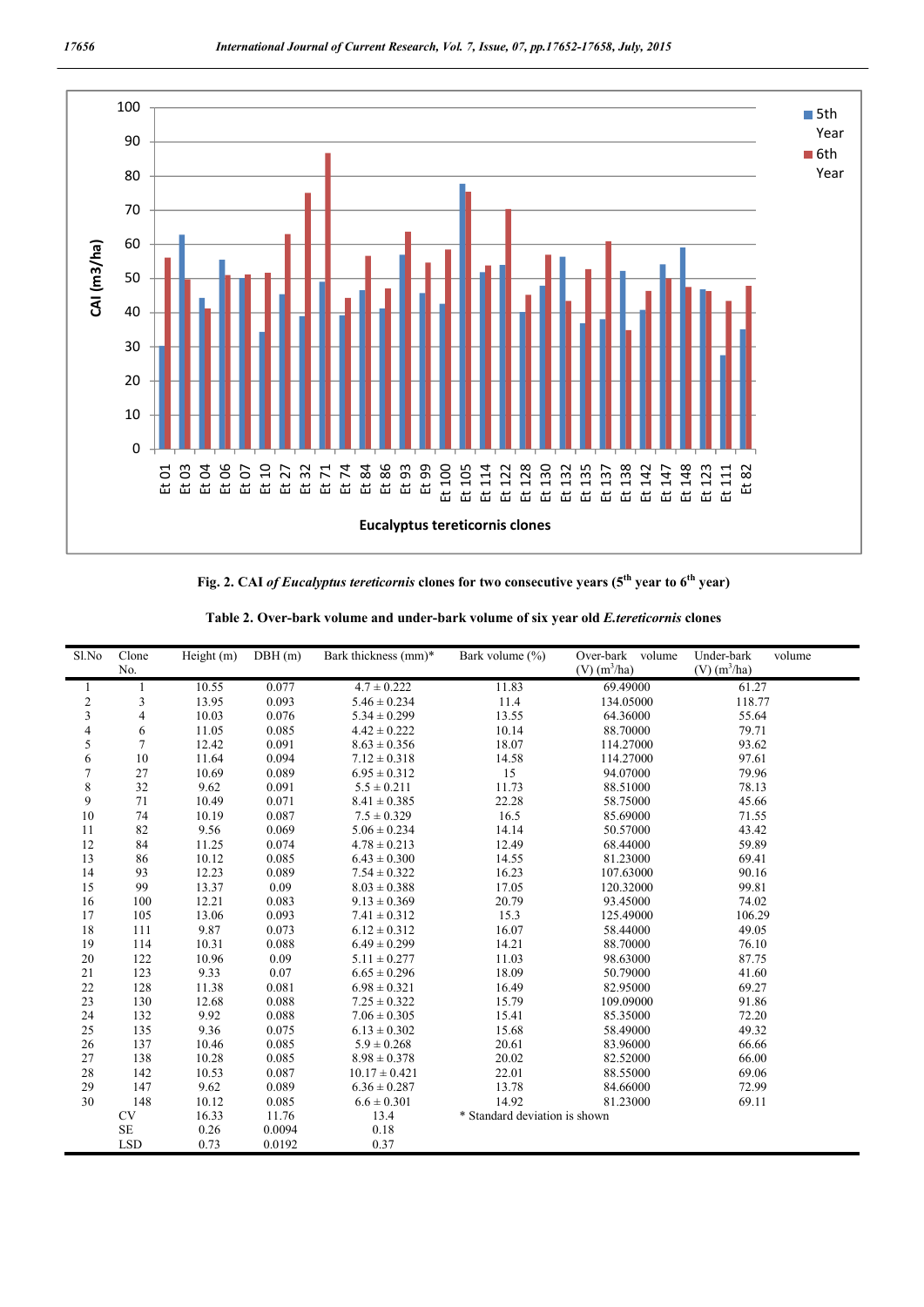**Table 3. Average intra-cluster and inter-cluster D<sup>2</sup> values**

Cl. No I II III IV V VI VII VIII IX X XI XII I 1.96 7.92 5.24 3.97 6.96 10.1 5.47 6.88 12.43 17.96 24.27 28.54 II 2.12 10.49 6.4 4.32 5.49 9.03 7.84 7.84 11.66 17.82 22.04 III 0 4.93 9.04 12.87 4.01 8.61 14.32 20.79 27.19 31.57 IV 0 4.66 8.27 3.66 5.2 10.09 16.24 22.72 26.99 V 1.78 5.08 6.87 4.33 6.87 12.14 18.55 22.88 VI 2.01 9.53 6.81 6.64 9.55 15.61 19.61 VII 2.12 5.98 11.7 18.28 24.67 29.01 VIII 24.4 2.45 8.89 13.85 20.11 24.4 IX 0 8.1 14.44 18.45 X 2.11 7.19 11.15  $XI$  2.52 5.88 XII and the contract of the contract of the contract of the contract of the contract of the contract of the contract of the contract of the contract of the contract of the contract of the contract of the contract of the co



**Fig. 3. Volume over-bark and volume under-bark of six year old clones of** *Eucalyptus tereticornis*

| Sl. No | Cluster No. | Clones                                      |
|--------|-------------|---------------------------------------------|
|        |             | Et 06, Et 132, Et 74, Et 32, Et 148, Et 114 |
| 2      | Н           | Et 10, Et 122, Et 71                        |
| 3      | Ш           | Et 123                                      |
| 4      | IV          | Et 86                                       |
| 5      | V           | Et 27, Et 142                               |
| 6      | VI          | Et 128, Et 06                               |
|        | VІІ         | Et 111, Et 135                              |
| 8      | VIII        | Et 04, Et 01, Et 138, Et 137, Et 82         |
| 9      | IX          | <b>Et 84</b>                                |
| 10     | X           | Et 130, Et 07, Et 100, Et 93                |
| 11     | XI          | Et 99, Et 105                               |
| 12     | XII         | $Et$ 03                                     |